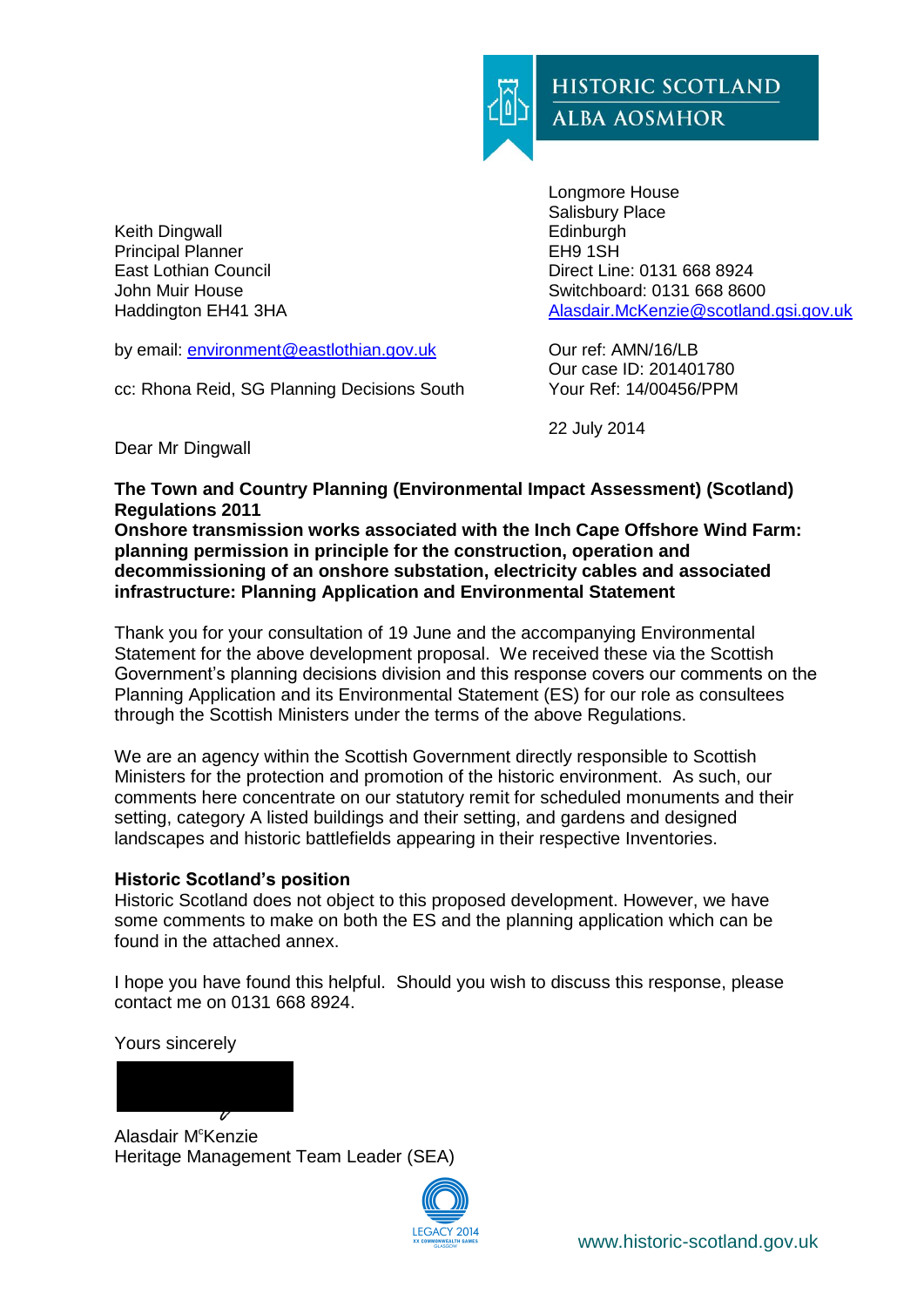# **Annex**

# **Background**

Historic Scotland have been consulted by the applicant at various stages prior to submission. As part of this process, our scoping response dated 26 April 2012 highlighted that the proposed development had the potential to raise issues of national importance. The matters of greatest significance were the potential effects upon the Inventory Historic Battlefield of Prestonpans and its key landscape characteristics.

## **Environmental Statement**

Chapter 9 of the ES sets out the predicted impacts upon cultural heritage and archaeology. The proposed development sits within the Inventory Historic Battlefield of Prestonpans. There are also numerous historic environment assets in the vicinity of this proposal. We consider that the ES provides a comprehensive account of what these are and how they are likely to be affected. A number of photomontages have been provided to illustrate the impacts on the sites assessed. These reflect those previously discussed and agreed with the applicant during pre-application and scoping engagement. The method employed for the assessment of impact is satisfactory.

We consider that the ES provides sufficient information to allow us to form a view, with the visualisations supplied clearly illustrating the impacts from those areas requested. Overall, we agree with the findings outlined within the ES and have therefore not repeated these in detail here.

## **Historic Scotland's assessment**

The focus of our consideration in this case has been the potential impact of the proposed development upon the Inventory Historic Battlefield of Prestonpans<sup>1</sup> and the scheduled monument of Seton West Mains enclosures 500m SW of<sup>2</sup>.

# **The Prestonpans Battlefield**

The Battle of Prestonpans was the first significant conflict in the Jacobite Rising of 1745, resulting in the defeat of the Government army in Scotland. It paved the way for a major escalation in recruitment to the Jacobite cause and made possible the march into England by the Jacobite army in November of 1745.

#### *Current Landscape context*

 $\overline{a}$ 

- *Tranent Churchyard and open lands to the north, east and west along the A1*. As the location of the Jacobite initial deployment and the location of various Jacobite positions on the day before the battle, this location contributes towards an understanding and appreciation of the battlefield.
- *Land from the eastern edge of Prestonpans to Seton Mains, bounded by the A1 to the south and Port Seton to the north.*  This area makes a contribution to the understanding and appreciation of the battlefield as the location of main area of initial fighting, the rear of the Jacobite deployment and the rout towards Bankton House.

<sup>&</sup>lt;sup>1</sup> <http://data.historic-scotland.gov.uk/pls/htmldb/f?p=2500:15:0::::BATTLEFIELD:prestonpans>

<sup>&</sup>lt;sup>2</sup> [http://data.historic-scotland.gov.uk/pls/htmldb/f?p=2300:35:4464945524044769::::P35\\_SELECTED\\_MONUMENT:05687](http://data.historic-scotland.gov.uk/pls/htmldb/f?p=2300:35:4464945524044769::::P35_SELECTED_MONUMENT:05687)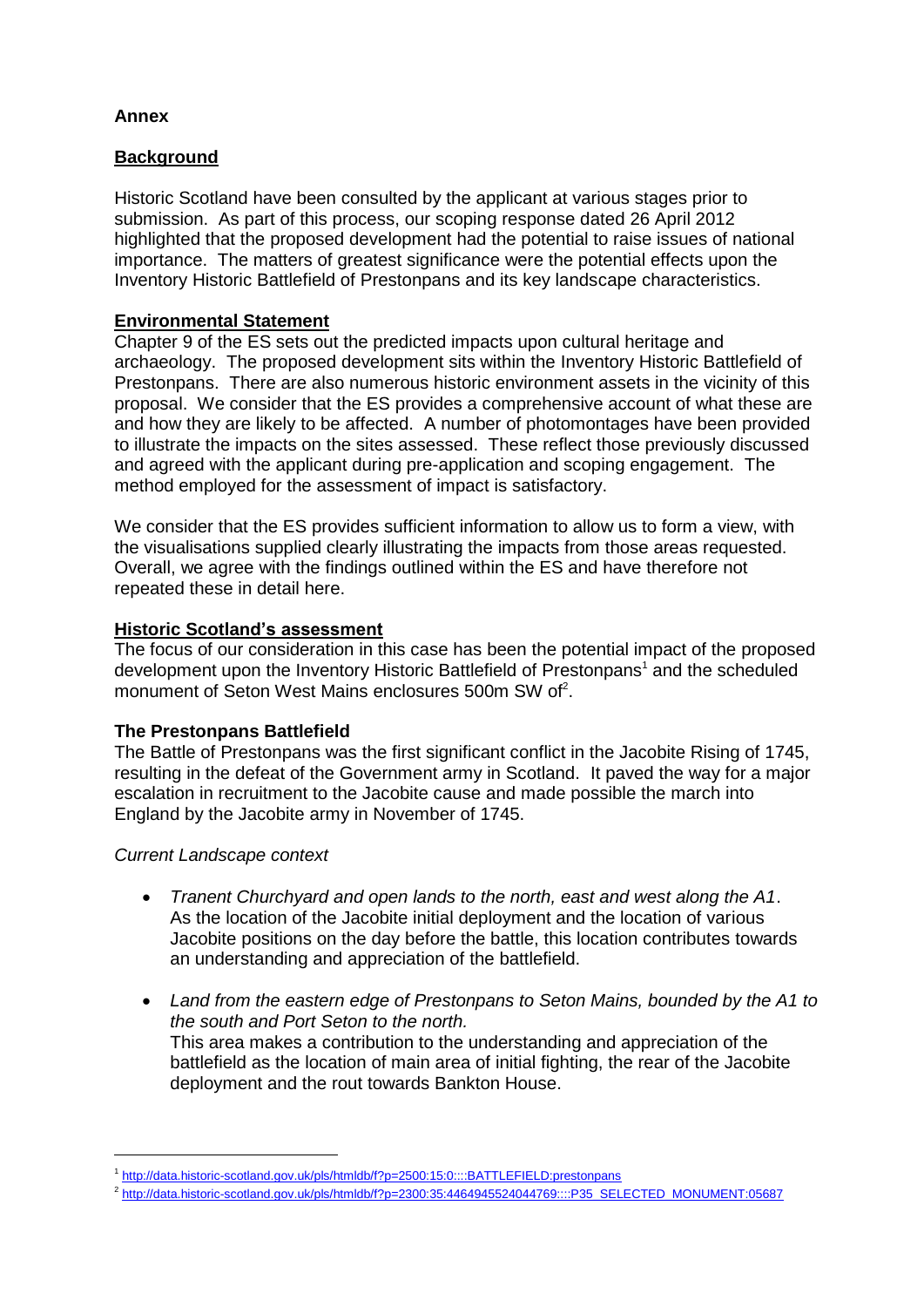*Open land surrounding Bankton House and grounds from Rigley Hill to the pyramid viewpoint, bounded by the A1 and the railway line.*  This area makes a contribution to the understanding and appreciation of the battlefield as the location of rout and slaughter of the Government troops.

There are memorials and specific features relating to the battlefield, including Bankton House and former garden, the Tranent Churchyard and the Coal Waggonway Memorial.

#### *Substation and associated infrastructure*

The area affected by the proposed development includes the transmission line corridor, with underground cables to be laid along the route of the existing pylons (broadly running north/south), bounded by the existing settlements and the former coal store. The substation itself will be located on or around the Cockenzie branch line and its associated made ground, as per the annotated red line plan (int0180\_16\_8\_R1<sup>3</sup>). This plan indicates that the area immediately east of the railway line will not be developed.

## *Assessment of impact (landscape context)*

The ES has illustrated and documented the likely impact of the substation on views from both within and out with the battlefield. In the majority of vantage points, the substation will not be identifiable as a dominant feature (e.g. from the Waggonway), particularly in light of the current baseline conditions and the bunding/screening mitigation that has been incorporated into the design. It shall be visible in certain views, including from the Battle of Prestonpans viewpoint which looks north east over the fields immediately adjacent to the Waggonway. However, even in this view much of the development would be viewed against the backdrop of the existing industrial structures.

#### *Assessment of impact (archaeological remains)*

 $\overline{a}$ 

There is a high potential for archaeological remains of the battlefield to survive around the open land and grounds of Bankton House. In this general area, as well as in the area of the initial engagement mentioned above – where burials have been reported, there is the potential for mass graves.

As noted within the ES, the area affected relates to an area where fighting is known to have taken place, albeit, towards the periphery of this area. Although recent evidence has suggested that the fighting took place further to the east, and thus further away from the development location, there nevertheless remains potential for archaeological remains to be disturbed should the development proceed. We understand that a mitigation strategy to cover these aspects has been discussed with your archaeological advisors. Historic Scotland does not have any specific comments on those matters.

# **Seton West Mains, enclosures 500m SW of (scheduled monument, index no 5687)**

The monument comprises the remains of at least two enclosed prehistoric settlements dating from the later prehistoric period between 1200 BC and AD 400. The remains of the settlements lie preserved beneath the plough soil and have been identified and recorded through the characteristic "cropmarks" they create in growing cereal crops. Both enclosures are likely to contain the remains of houses and other structures in their interiors. The monument is of national importance because of its potential to make a significant addition to knowledge and understanding of rural settlement in the later

<sup>3</sup> [http://pa.eastlothian.gov.uk/online-applications/files/0ADFBF88AFFFAB814D00A5CA42115244/pdf/14\\_00456\\_PPM-](http://pa.eastlothian.gov.uk/online-applications/files/0ADFBF88AFFFAB814D00A5CA42115244/pdf/14_00456_PPM-ELEMENTS_A3-2143073.pdf)[ELEMENTS\\_A3-2143073.pdf](http://pa.eastlothian.gov.uk/online-applications/files/0ADFBF88AFFFAB814D00A5CA42115244/pdf/14_00456_PPM-ELEMENTS_A3-2143073.pdf)